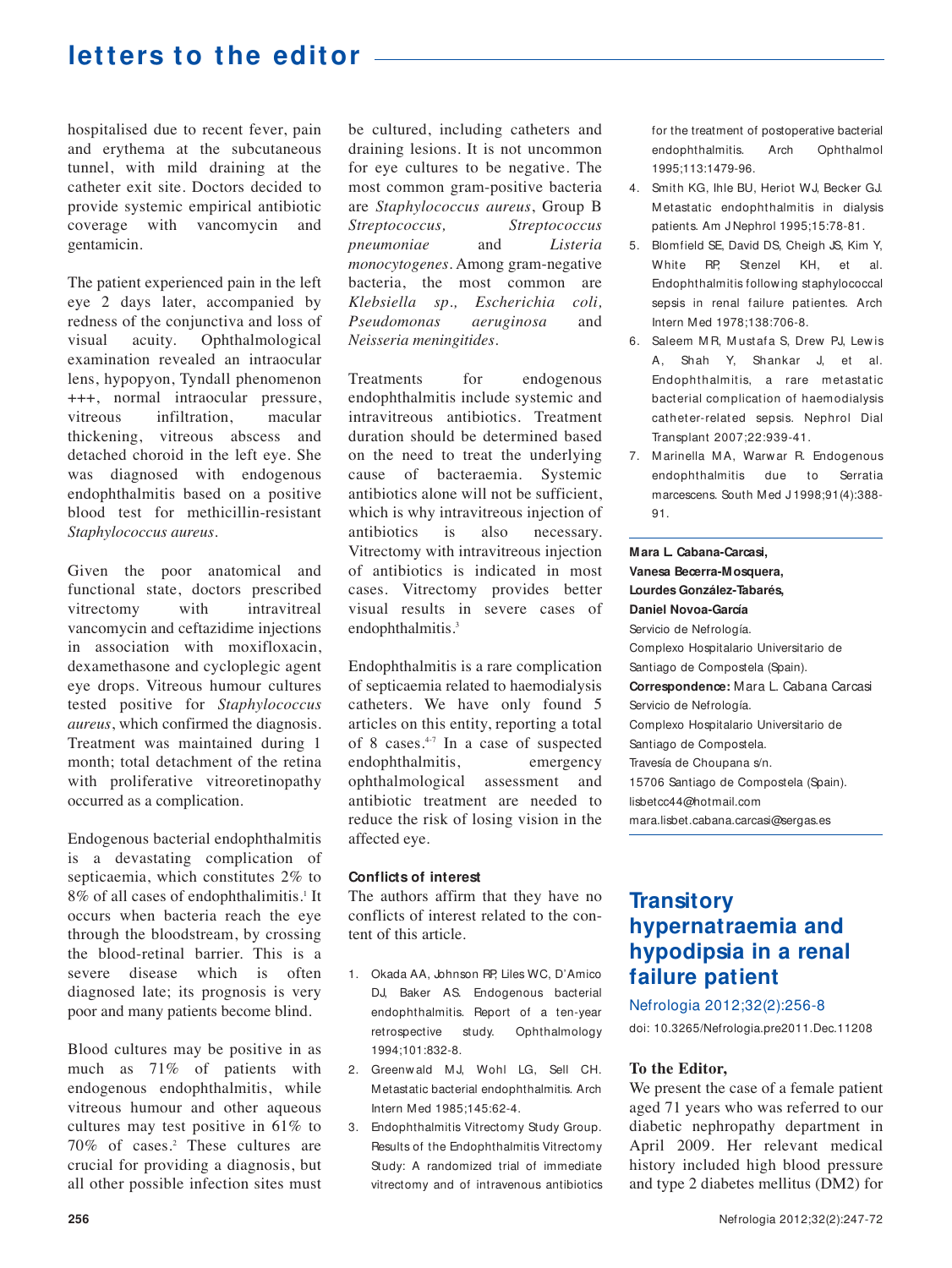# **cart as al direct or**

### Table 1. Evolution of patient's laboratory data

|                       | First visit,<br>April<br>2009 | Second<br>visit.<br>August<br>2009 | Third visit,<br>Ordered<br>MRI | Preoperative<br>November 2009. analytical tests,<br>February<br>2010 | First<br>postoperative<br>February<br>2011 | Analysis,<br>results,<br>August<br>2011 |
|-----------------------|-------------------------------|------------------------------------|--------------------------------|----------------------------------------------------------------------|--------------------------------------------|-----------------------------------------|
| Urea (mg/dl)          | 100                           | 105                                | 110                            | 111                                                                  | 91                                         | 106                                     |
| Creatinine (mg/dl)    | 1.29                          | 1.71                               | 1.42                           | 1.43                                                                 | 1.21                                       | 1.26                                    |
| Uric acid (mg/dl)     | 8                             | 5.6                                | 6                              | 5.6                                                                  | 6.2                                        | 5.5                                     |
| Sodium (mmol/l)       | 138                           | 138                                | 147                            | 140                                                                  | 140                                        | 139                                     |
| Potassium (mmol/l)    | 4.9                           | 5.2                                | 5.3                            | 4.4                                                                  | 4.8                                        | 4.9                                     |
| $HbA1C$ $(\% )$       | 6.8                           | 7.7                                | 6.0                            | $\overline{7}$                                                       | 6.5                                        | 6.8                                     |
| 24 hour urine         | 3500                          | 4000                               | 4150                           | ٠                                                                    | 2900                                       | 3100                                    |
| Urine protein (g/24h) | 0.14                          | 0.2                                | 0.17                           | ٠                                                                    | 0.15                                       | 0.18                                    |
| Microalbuminuria in   |                               |                                    |                                |                                                                      |                                            |                                         |
| 24h urine sample      | Negative                      | Negative                           | Negative                       | $\overline{\phantom{a}}$                                             | Negative                                   | $\overline{\phantom{a}}$                |
| Urine creatinine      |                               |                                    |                                |                                                                      |                                            |                                         |
| clearance (ml/min)    | 42.5                          | 40.2                               | 39.8                           | $\blacksquare$                                                       | 38.34                                      | 54.8                                    |

 $\mathsf{HbA}_{\scriptscriptstyle{1c}}$ : glycosylated haemoglobin; MRI: magnetic resonance imaging

more than 20 years, with various diabetes-related complications (diabetic retinopathy); hyperuricaemia, dyslipidaemia, history of occasional treatment with non-steroidal antiinflammatory agents, 7 pregnancies with 7 deliveries and no gestosis. Clinical measurements only revealed single-episode nocturia and significant loss of visual acuity in the right eye. Physical examination was normal: blood pressure 120/60mm Hg, weight 72.3kg and height 1.57m. The patient was being treated with alprazolam, furosemide, carvedilol, valsartan, calcium dobesilate and pravastatin. The patient provided an echocardiogram reading that showed moderate left ventricular hypertrophy, ejection fraction of 80% and grade I diastolic dysfunction. She also provided results from an analysis performed by her health centre (Table 1).

On her second visit in August 2009, she only provided analysis results from June 2009 (Table 1). In November 2009 on her third visit, the patient provided a more recent analytical test (Table 1) and an abdominal ultrasound, which showed a right kidney measuring 9.7cm and a left kidney measuring 9.4cm. Both presented good cortical/medullary differentiation. The patient stated that she had not brought the entire 24 hour urine output sample but that she did not have polydipsia. Since the patient presented hypernatraemia and polyuria, we requested a cerebral MRI without gadolinium. This test, evaluated in January 2010, showed a rounded expanding mass measuring 4cm compatible with parasagittal parietal meningioma in the right convexity, with no perilesional oedema and preserved meningeal grooves. The patient was referred to the neurosurgery division and underwent a medial craniotomy in April 2010 to remove bone infiltrated by tumour cells and have it replaced with a titanium mesh. Diagnosis based on histological results was grade I fibrous meningioma with focal bone infiltration. After being referred to the neurosurgery division, the patient did not make follow-up visits until she came in for an appointment in February 2011 in good general health and with improved visual acuity in the right eye. Her most recent evaluation was in August 2011; the patient remained asymptomatic, with no dysnatraemia and a slightly improved glomerular filtration rate (Table 1).

To resume, the patient had stage 3 chronic kidney disease (CKD), probably secondary to nephroangiosclerosis. On a single occasion during her follow-up period she presented with hypernatraemia, polyuria and euvolaemia, which led to a diagnosis of meningioma, and the tumour was subsequently resected. The differential diagnosis focused on the presence of hypernatraemia with normal total sodium levels. This would also include differential diagnosis for central diabetes insipidus or partial diabetes insipidus with hypodipsia.<sup>1</sup> The absence of polydipsia almost ruled out the diagnoses of diabetes insipidus or primary polydipsia.<sup>1</sup>

#### **Table 2.** Causes of hypernatraemia syndrome with hypodipsia

Meningioma Germinoma Craniopharyngioma Teratoma Hypophyseal adenoma Metastatic bronchial carcinoma Eosinophilic granuloma Schüller-Christian disease Sarcoidosis Granulomatous tumour Psychosis Histiocytosis Hypothalamic neuronal degeneration Subarachnoid haemorrhage Hydrocephalus Cranial trauma After surgical correction of cerebral aneurysm Congenital hydrocephalus Human chorionic gonadotropin-secreting tumour